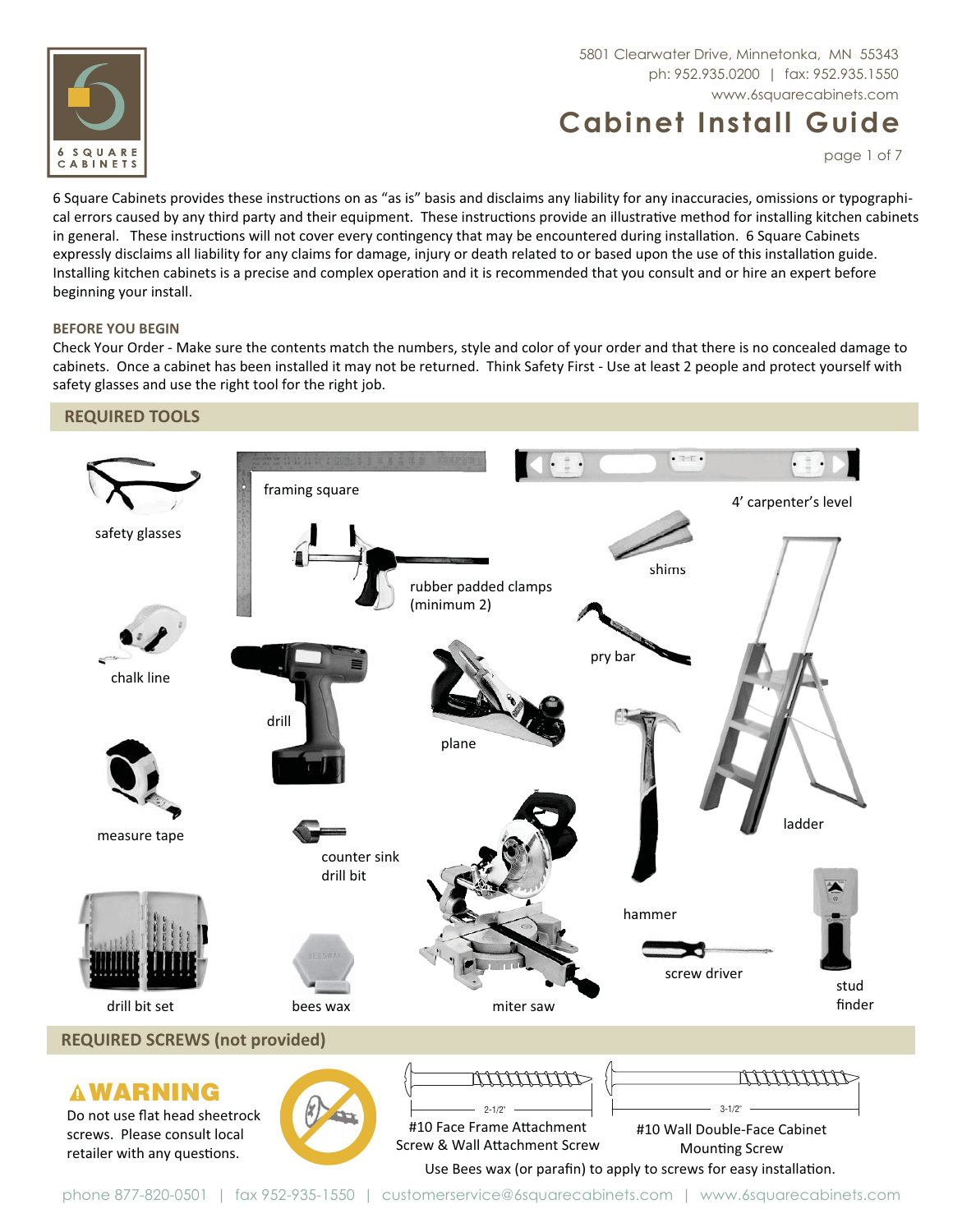



page 2 of 7

#### **UTILITIES & APPLIANCES**

Make sure your water supply and gas have been disconnected. WARNING! Natural gas and propane are highly explosive. Please consult a qualified contractor or your service company for proper disconnection. Shut off power to all electrical within kitchen.

Remove appliances and store in safe area to prevent damage. Installation should not begin until all appliances have been selected and are on sight for actual dimensions when compared to design and floor plan.

#### **DEMOLITION & WALL PREPARATION**

For safety sake, proper cabinet operation and overall appearance it is essential for cabinets to be mounted level, plumb and square in relationship to floor and walls. If there is unevenness to your walls and floors your cabinets must be shimmed and adjusted for proper function and installation. Remove any moldings or trim that may interfere with cabinet installation. Perform any reconstruction and finishing before installation. Be sure to check window and doorway moldings for final placement.

## **STUD LOCATION & MEASUREMENTS**

#### **STUD LOCATION**

Locate the studs with a stud finder and mark their locations. For secure, safe, and long lasting installation cabinets must be screwed into wall studs - not nailed. Studs normally are 16" apart on center. However, this measurement can vary greatly between old and new construction.

#### **MEASUREMENT**

Determine your starting point by finding the highest point in your floor (in comparisons to ceiling) - measure out from this point 20 1/2" from the wall where the toekick part of the cabinets will be and snap a chalk line. This will be your main reference point. Your cabinets may have to be shimmed up on either side. WARNING! Make sure you have accounted for new flooring height and any ceiling repair or replacement. This will affect final placement of cabinets. It is recommended that flooring be in place and covered and protected during installation.

#### **BASE CABINET LEVEL LINE**

Once you have confirmed the highest point on the floor place measure up 34 1/2" form the level marks of the high point. This is the base cabinet level line (without countertop). Mark this line across all walls that will receive cabinets.

#### **UNEVEN WALLS**

Make sure to check for uneven walls, high spots and low spots where cabinets will be placed. Toekick line may vary. Place a straight 2 x 4 against wall to find the high and & low spots.

#### **SQUARE CORNERS**

Check corners for "square". Place a framing square into the corner where cabinets are to be installed. If corner is out of square, or in square, you will have to adjust the toekick line on the floor to account for the walls not being square. This "new" line should be applied to floor and shims will be required to ensure that cabinets will be straight.

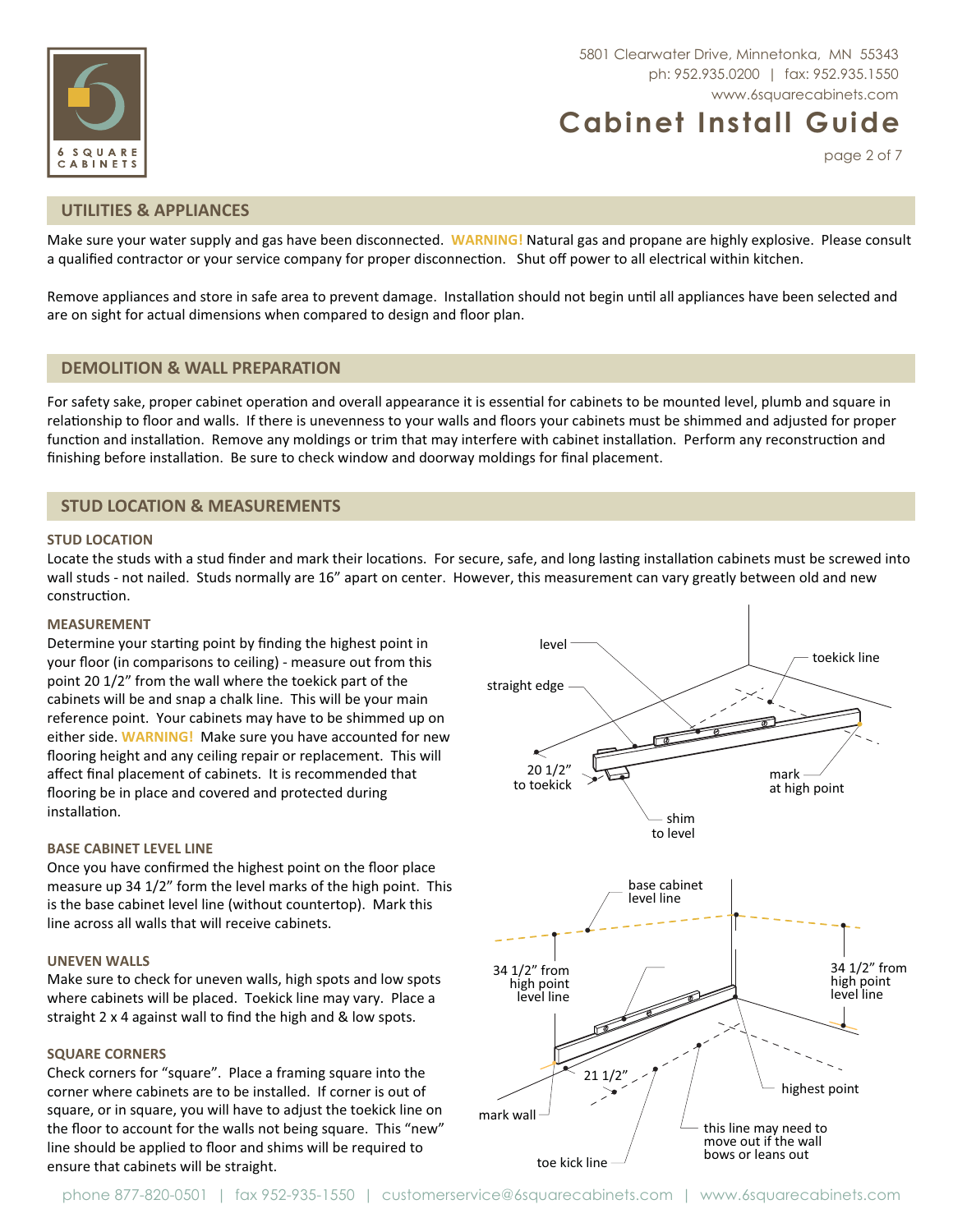



page 3 of 7

## **PLACING CABINETS**

If wall cabinets are to be installed under soffits or ceilings lower than 8' you must first determine the lowest point under the soffit or ceiling. Measure up from your base cabinet line in several areas to locate the lowest point. Mark this and snap a chalk line for wall cabinets to follow. WARNING! The distance between the top of the counter (36" from highest point on floor) and bottom of standard cabinets should not be less than 15-18". Confirm the placement of your wall standard height cabinets (see chart below) and mark wall cabinet line.



With the studs marked and located you can now begin to mount wall cabinets. WARNING! Do not use nails to mount cabinets. Use the recommended screws. Using nails or drywall screws will void warranty. You may choose to mount wall or base cabinets first. The advantage to mounting wall cabinets first is you do not have to reach over base cabinets to install wall/upper cabinets.

make sure you have previously inspected all cabinets and parts. Report any errors or damage to your dealer. Unbox only the cartons you will need. Leave other cabinets cartoned, out of your way, to avoid any damage.

WARNING! REMOVE DOORS AND SHELVES FIRST. This will make the cabinets lighter, prevent damage and allow for clamps to be used.

WARNING! MINIMUM WALL CABINET ATTACHMENT REQUIREMENTS: If a cabinet is not supported and/pr attached to cabinets on both sides, the face frame must be screwed into the soffit joists or ceiling joist, as well as being secured to the wall stud(s).

Cabinets up to 18" wide should have screws into top and bottom of back panel, one wall stud, and face frame to one adjacent cabinet. Cabinets from 21" to 36" wide should have screws into top and bottom of back panel, two wall studs and one adjacent face frame. Confirm cabinet wall line and confirm cabinet numbers and placement with design plan.

## **CABINET INSTALLATION SUPPORT BRACING**

Well made braces make installation easier and more accurate. Install a 1" x 2" ledger board on the wall cabinet bottom line. Fasten into studs with 2 1/2" screws. This will provide you with a very stable support method but will require some minor touch up from screw holes. NOTE: Do not completely tighten screws until after wall cabinets have been installed and final leveling and "shim" adjustments have been made. See Securing Wall cabinet page for illustration.

## **CEILING INSTALLATION**

For secure support and safe installation, you must attach ceiling hung cabinets to ceiling joists with screws. Locate ceiling joists above wall cabinets with a stud finder. Secure cabinets to ceiling using same manner as to walls with the same screws.

WARNING! Bridge wall cabinets (24" deep wall cabinets and peninsula wall cabinets) must be secured to the ceiling. 24" deep wall cabinets may not require ceiling attachment if there are 3 points to secure to: the back wall, side wall, and an adjacent cabinet all must be secured to. If this is not possible a "prop" leg must be used. A refrigerator return can be used in place of a side wall. If 24" deep wall cabinets have been installed without using 3 secure points your warranty will be void. It is recommend that wall peninsula cabinets require additional build up (between cabinet top and ceiling surface) and heavy screws such as lag bolts to secure to ceiling joist.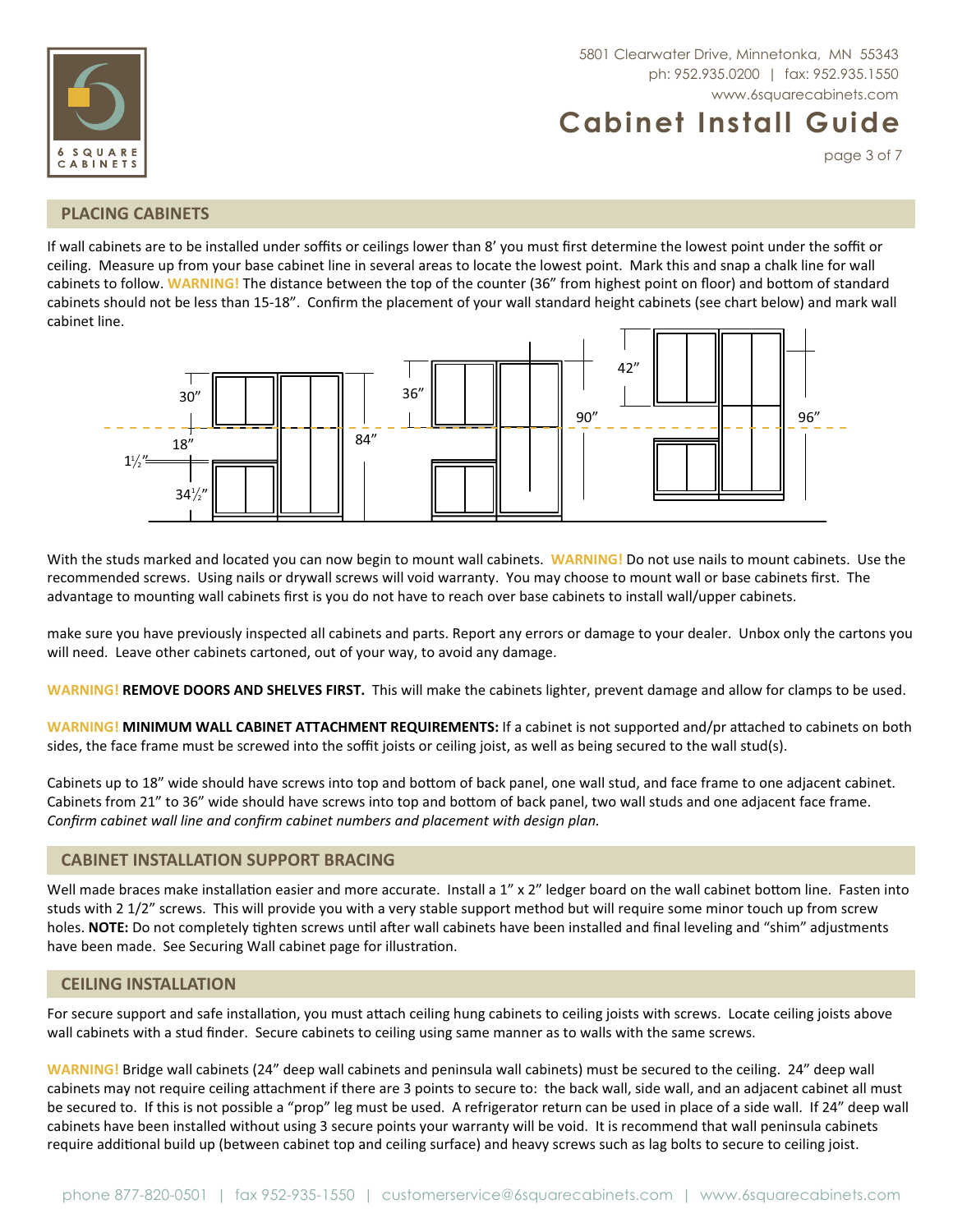



page 4 of 7

# **MAPPING OUT YOUR DESIGN**

Referencing your cabinet design plan, draw an outline representing all your cabinets. Having determined the base cabinet line by finding the high point of the floor you now need to determine where the wall cabinet line will be placed. Mark the width of each cabinet to ensure accuracy and correct cabinet placement. This will help ensure that you will not be meeting any obstacles such as windows, doorways, electrical outlets, air ducts, and chimney chases



**\*** Standard homes have 96" ceiling. If using 30" wall cabinets this will create a 12" soffit area, 36" cabinets will have a 6" soffit area, and 42" cabinets a 12" soffit area, 36" cabinets will have a 6" soffit area, and 42" cabinets will go to the ceiling. Make sure to allow room for molding when using 42" high cabinets.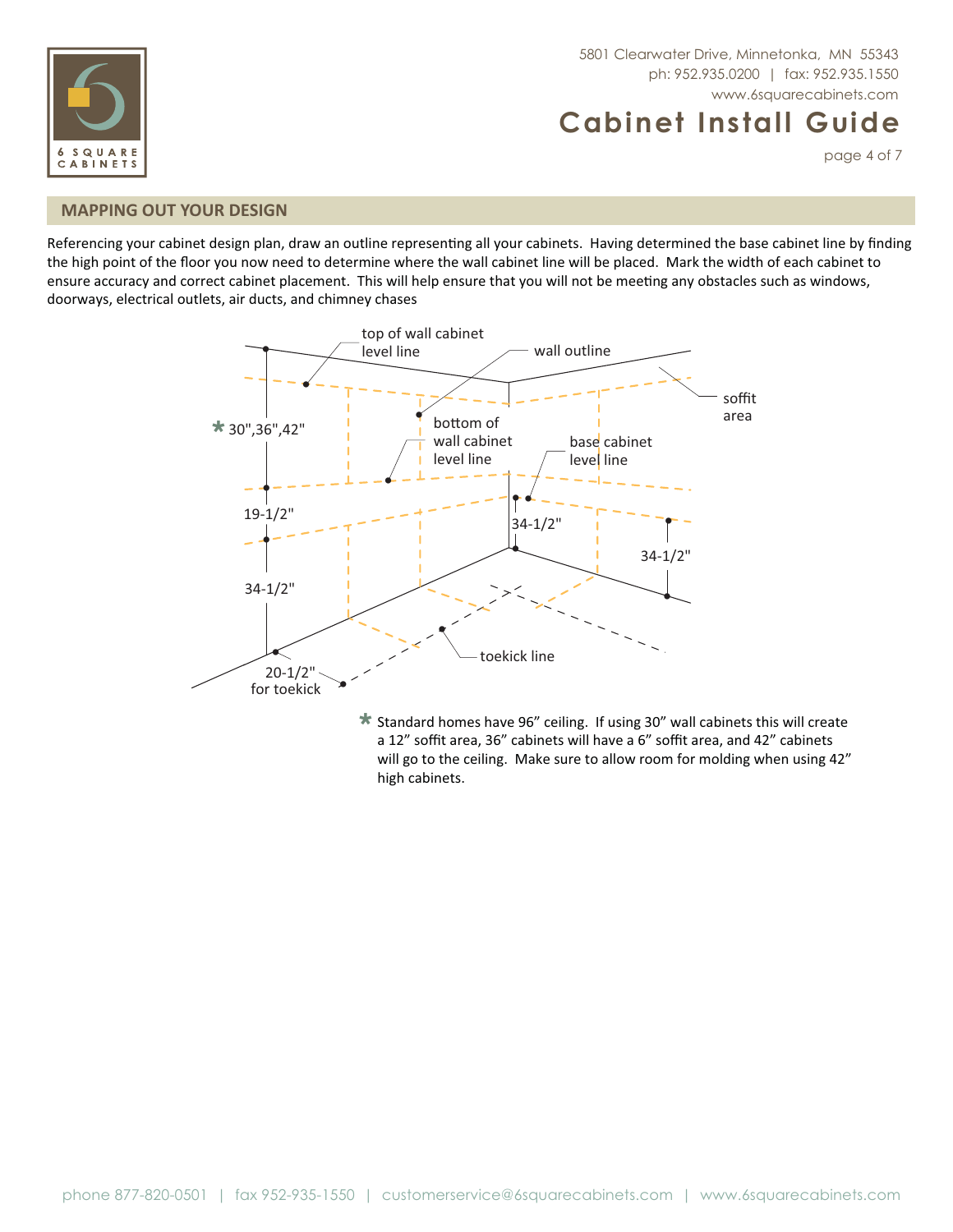

page 5 of 7

# **SECURING WALL CABINET**

SQUARE CABINETS

Place top of the cabinet at line on wall and mark the back/top of each cabinet to match location of wall studs. Drill 1 3/16" hole through the back side of the !*This can be inside of the cabinet or on the back panel "lip" located on*  the top or the bottom of the cabinet. Wall cabinets are symmetrical and do not have a top or a bottom. All cabinets are drilled for hinges on both sides of the face frame for left or right hinge placement. Using a 3/32" bit, drill through the holes in cabinet back panel, going into studs at least 1". Fasten cabinet using #10 3 1/2" mounting screws. Fasten cabinet at top and bottom. **SECURE TO WALL SCREWING THROUGH THE SHIM see diagram below**



# **CORNER WALL & BLIND WALL CABINETS**

## **WARNING! ALWAYS START BY INSTALLING THE CORNER CABINET FIRST.**

**Blind Corner Wall** cabinets can be pulled away from side wall a set amount of inches - please consult design plan and confirm with your designer before placement. Hang cabinet with normal procedure and always use a 3" filler strip to allow for hinge clearance as illustrated. Attach filler strip to cabinet using the same procedure as attaching frames together. Use a wall end panel (WEP) to cover blind cabinet opening.

Corner Wall cabinets require 24" of space from the corner on each wall. Be sure cabinet is plumb on both sides and front, and is level vertically and horizontally. This cabinet is the keystone to the entire installation. Check with carpenter's level.





#### **SECURING FACE FRAMES**

The illustrations above show how face frames should be secured to each other with #10 Face Frame 2 1/2" screw. Securing face frames together at the front is essential to eliminate gaps and provide increased strength. Apply clamps while drilling and fastening frames together. Use a 3/16" bit, drill a hole through the cabinet's vertical frame and then drill a 3/32 pilot hole 1" deep into adjoining face frame (apply Bees Wax for easier installation). This will prevent splitting. Counter sink screw heads. For a cleaner looking job you may be able to conceal screws behind the hinge plate. Be careful not to interfere with hinge screw and alignment.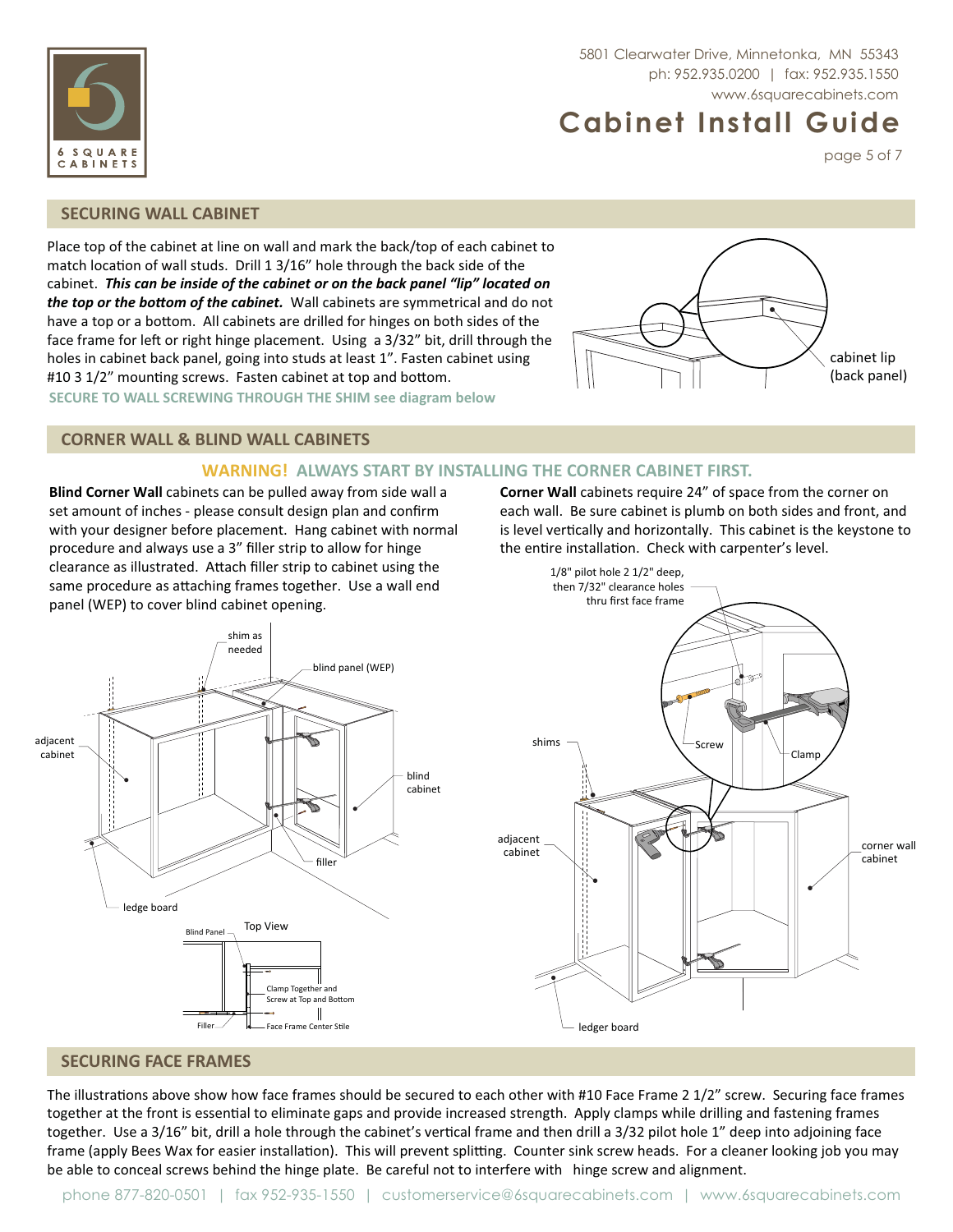

5801 Clearwater Drive, Minnetonka, MN 55343 www.6squarecabinets.com

# **Cabinet Install Guide**

page 6 of 7

#### **BASE CABINET INSTALLATION**

With the studs marked and located you can now begin to mount base cabinets. **WARNING! DO NOT USE NAILS TO MOUNT CABINETS.**  Use the recommended screws. Using nails or drywall screws will void warranty.

**WARNING! REMOVE DOORS AND SHELVES FIRST**.This will make the cabinets lighter, prevent damage and provide for clamps to be used.

Confirm cabinet wall line and confirm cabinet numbers and placement with design plan. make sure to "dry fit" cabinets. Like the wall cabinets start in the corner. Carefully slide the cabinets into position - DO NOT attach or shim at this time. This will help visualize your layout and reconfirm that you have the correct cabinets. Make not of any cabinet above base cabinet level line. If there are any cabinets above the high point then the high point is not correct. Find the correct high point and redraw the base cabinet level line. WARNING: START BY INSTALLING CORNER CABINET FIRST. Consult the wall corner cabinet section and apply similar install techniques.

Ensure that entire cabinet is plumb, level, and straight, This is the keystone cabinet to the installation.



**WARNING!** Do not secure base cabinets to wall until all cabinets are attached to at the front face frame.

The remaining base cabinets are installed in the same manner using clamps, aligning frames, pre-drilling and securing with screws.

Start in the corner, locate wall studs and drill 3/16" holes through the top of the back panel. Then using 3/32" bit drill through the holes in cabinet back panel about 1 1/2" into wall stud.

Make sure to keep checking for plumb and level for each cabinet.

Shims will be required to keep back panel of cabinet from bowing.

## **CHECK FOR DOOR AND DRAWER FRONT ALIGNMENT**

The hinges can be easily adjusted up/down, left/right and in/out by simply adjusting the cam screws in the hinge. If there is need for further up/down alignment the main anchor screw(s) can also be moved up and down (drilling of pilot holes will apply). Hinges are adjustable up to 1/8" in both directions. Inset hinges are adjustable to 1/16" in both directions.



Drawer fronts can be easily adjusted up to 1/8" in any direction simply by loosening the flat head screws located on the inside (front) of the drawer box. **WARNING! DOORS AND DRAWER FRONTS SHOULD BE ADJUSTED BEFORE HARDWARE IS APPLIED.**